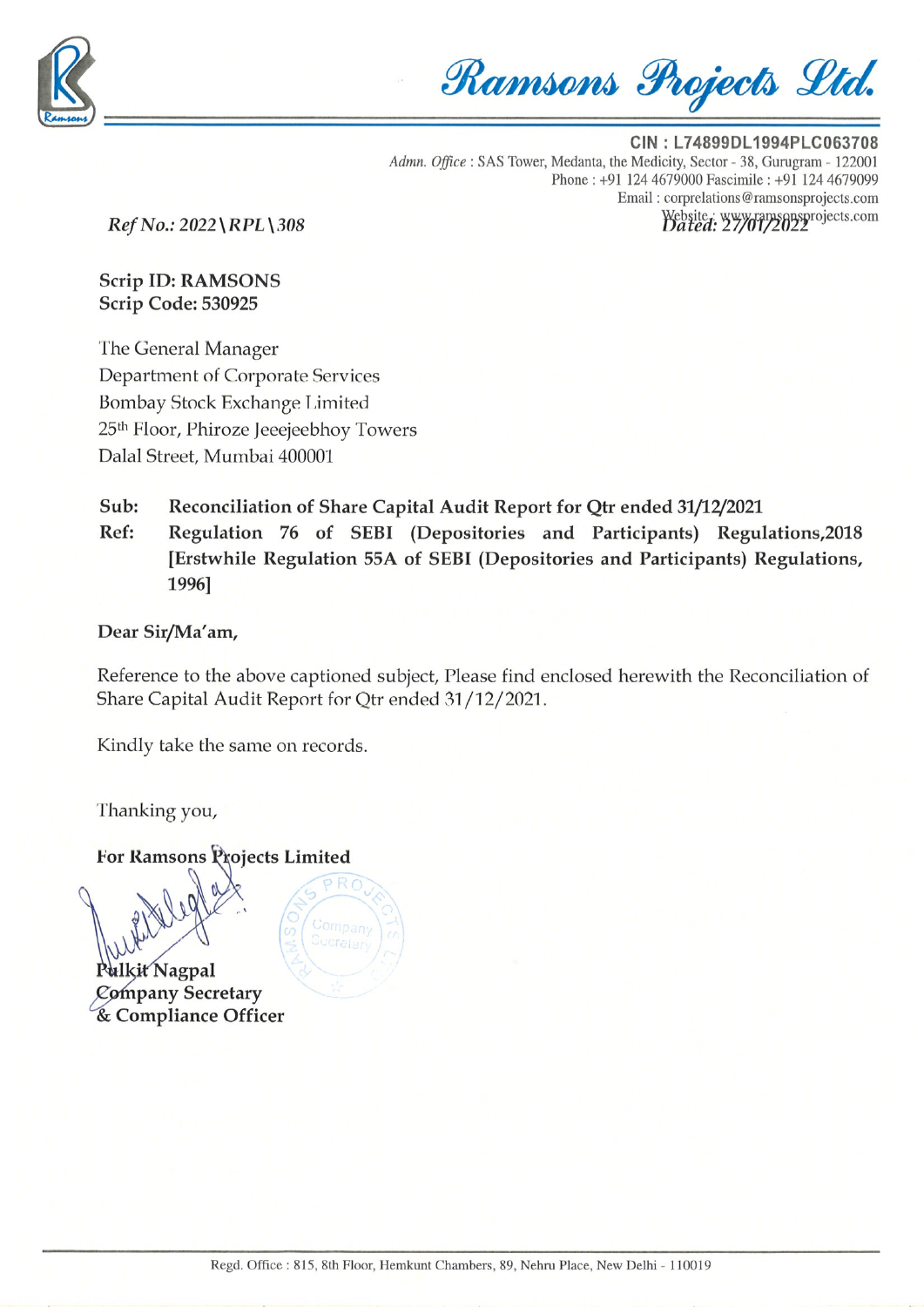

**Head Office:** 384P, Sector-40, Gurugram - 122003, Haryana, India. Ph.: +91-124-4370002, Fax : +91-124-4370002 E-mail :admin@kksinghassociates.com Website: www.kksinghassociates.com, www.kksainc.com

**To**

**The Board of Directors M/s. Ramsons Projects Limited 815, 8 th Floor, Hemkunt Chambers 89 Nehru Place, New Delhi-110019**

## **CERTIFICATE**

We have examined the Register of Members, beneficiary details furnished by the Depositories and records/documents being maintained by M/s. Ramsons Projects Limited and M/s. Link Intime India Pvt. Ltd., its Registrar and Share Transfer Agents, for issuing this certificate in accordance with Regulation 76 of SEBI (Depositories and Participants) Regulations, 2018 [Erstwhile Regulation 55A of SEBI (Depositories and Participants) Regulations, 1996] read with circular D&CC/FITTC/CIR/16/2002 dated December 31, 2002 and circular No. CIR/MRD/DP/30/2010 dated September 6, 2010 issued by the Securities and Exchange Board of India.

In our opinion and to the best of our information and according to the explanations given to us and based on such verification as considered necessary, we hereby certify the Reconciliation of Share Capital Audit Report annexed herewith (in the prescribed format) for the quarter ended 31<sup>st</sup> December, 2021.

> **For K. K. Singh and Associates Company Secretaries**

> > DIVYA SHARMA Digitally signed by DIVYA<br>Date: 2022.01.27 15:00:43 +05'30

**CS Divya Sharma Associate CP No. 19924 UDIN: A034641C002303655**

Date: 27.01.2022 Place: Gurugram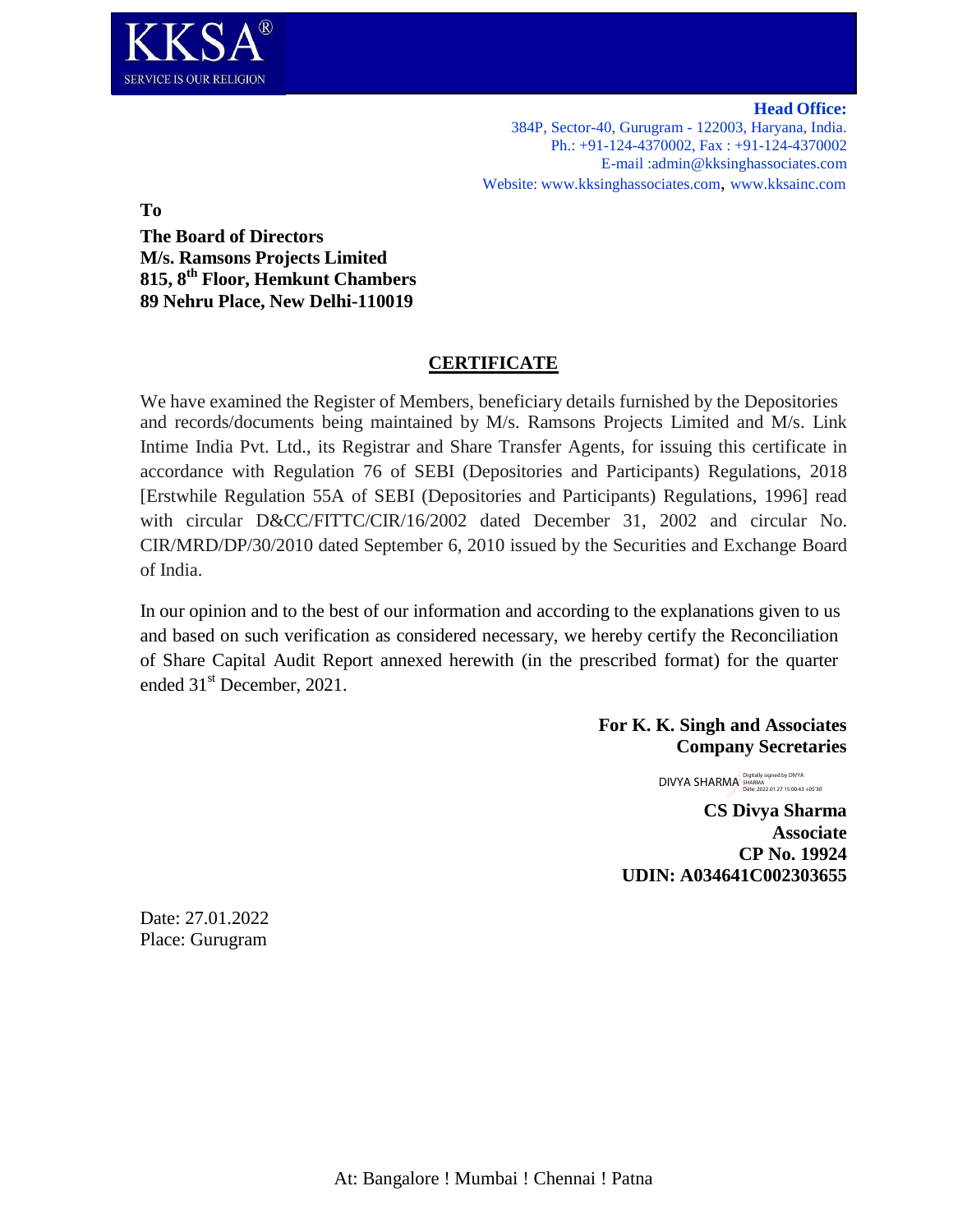

**Head Office:**

384P, Sector-40, Gurugram - 122003, Haryana, India. Ph.: +91-124-4370002, Fax : +91-124-4370002 E-mail :admin@kksinghassociates.com

Website: www.kksinghassociates.com, www.kksainc.com

## **RECONCILIATION OF SHARE CAPITAL AUDIT REPORT**

| 1.               | For Quarter Ended                                                               |                                    |                                                 |                    | 31-12-2021                                   |                                         |           |                   |
|------------------|---------------------------------------------------------------------------------|------------------------------------|-------------------------------------------------|--------------------|----------------------------------------------|-----------------------------------------|-----------|-------------------|
| $\overline{2}$ . | <b>ISIN</b>                                                                     |                                    |                                                 | INE609D01014       |                                              |                                         |           |                   |
| $\overline{3}$ . | Face Value<br>Rs.10/- per Equity Share                                          |                                    |                                                 |                    |                                              |                                         |           |                   |
| 4.               | M/s. Ramsons Projects Limited<br>Name of the Company                            |                                    |                                                 |                    |                                              |                                         |           |                   |
| $\overline{5}$ . |                                                                                 | <b>Registered Office Address</b>   |                                                 |                    | $815$ , $8th$ Floor, Hemkunt Chambers, Nehru |                                         |           |                   |
|                  |                                                                                 |                                    |                                                 |                    |                                              | Place, New Delhi-110019.                |           |                   |
| 6.               | <b>Correspondence Address</b>                                                   |                                    |                                                 |                    |                                              | SAS Tower, Medanta Medicity, Sector-38, |           |                   |
|                  |                                                                                 |                                    |                                                 |                    | Gurugram-122001, Haryana.                    |                                         |           |                   |
| 7.               | Telephone & Fax No.                                                             |                                    |                                                 |                    | Tel.:0124-4679000                            |                                         |           |                   |
|                  |                                                                                 |                                    |                                                 |                    | Fax: 0124-4679099                            |                                         |           |                   |
| 8.               | <b>Email Address</b>                                                            |                                    |                                                 |                    | corprelations@ramsonsprojects.com            |                                         |           |                   |
| 9.               |                                                                                 |                                    | Name of the Stock Exchange where the            |                    | <b>BSE</b>                                   |                                         |           |                   |
|                  | company's securities are listed                                                 |                                    |                                                 |                    |                                              |                                         |           |                   |
|                  |                                                                                 |                                    |                                                 |                    | No. of Shares                                |                                         |           | % of total issued |
|                  |                                                                                 |                                    |                                                 |                    |                                              |                                         |           | capital           |
| 10.              | <b>Issued Capital</b>                                                           |                                    |                                                 |                    | 3006500                                      |                                         |           | 100.00%           |
| 11.              | Listed Capital (Exchange wise)                                                  |                                    |                                                 |                    |                                              |                                         |           |                   |
|                  | <b>BSE</b>                                                                      |                                    |                                                 |                    | 3006500                                      |                                         |           | 100.00%           |
| 12.              |                                                                                 |                                    | Held in dematerialized form in CDSL             |                    | 192361                                       |                                         |           | 6.39%             |
| 13.              |                                                                                 |                                    | Held in dematerialized form in NSDL             |                    | 1565493                                      |                                         |           | 52.07%            |
| 14.              | Physical                                                                        |                                    |                                                 |                    | 1248646                                      |                                         | 41.53%    |                   |
| 15.              | Total No. of shares $(12+13+14)$                                                |                                    |                                                 | 3006500<br>100.00% |                                              |                                         |           |                   |
| 16.              | Reasons for difference, if any,<br>between $(10\&11)$ , $(10\&15)$ , $(11\&15)$ |                                    |                                                 | N. A.              |                                              |                                         |           |                   |
| 17.              |                                                                                 |                                    | Certify the details of changes in share capital |                    |                                              |                                         |           |                   |
|                  |                                                                                 |                                    | during the quarter under consideration as per   |                    |                                              |                                         |           |                   |
|                  | Table below:                                                                    |                                    |                                                 |                    |                                              |                                         |           |                   |
|                  | Particulars                                                                     | No. of                             | Applied                                         | Listed             | Whether                                      |                                         | Whether   | In-principal      |
|                  |                                                                                 | <b>Shares</b>                      | /Not                                            | <sub>on</sub>      | intimated to                                 |                                         | intimated | Approval          |
|                  |                                                                                 |                                    | Applied for                                     | <b>Stock</b>       | <b>NSDL</b>                                  |                                         | to CDSL   | Pending for       |
|                  |                                                                                 |                                    | listing                                         | Exchan             |                                              |                                         |           | SE (Specify       |
|                  |                                                                                 |                                    |                                                 | ges                |                                              |                                         |           | names)            |
|                  |                                                                                 |                                    |                                                 | (Specify           |                                              |                                         |           |                   |
|                  |                                                                                 |                                    |                                                 | Names)             |                                              |                                         |           |                   |
|                  | <b>Nil</b>                                                                      | Nil                                | <b>Nil</b>                                      | Nil                | Nil                                          |                                         | Nil       | <b>Nil</b>        |
|                  |                                                                                 |                                    | *** Rights, Bonus, Preferential Issue,          |                    | Nil                                          |                                         |           |                   |
|                  | ESOPS, Amalgamation, Conversion,                                                |                                    |                                                 |                    |                                              |                                         |           |                   |
|                  | Buyback, Capital Reduction,                                                     |                                    |                                                 |                    |                                              |                                         |           |                   |
|                  |                                                                                 |                                    |                                                 |                    |                                              |                                         |           |                   |
|                  |                                                                                 |                                    |                                                 |                    |                                              |                                         |           |                   |
|                  |                                                                                 | Forfeiture, Any other (to specify) |                                                 |                    |                                              |                                         |           |                   |
| 18.              | Register of Members is updated (Yes/No)                                         |                                    |                                                 |                    | Yes                                          |                                         |           |                   |

At: Bangalore ! Mumbai ! Chennai ! Patna